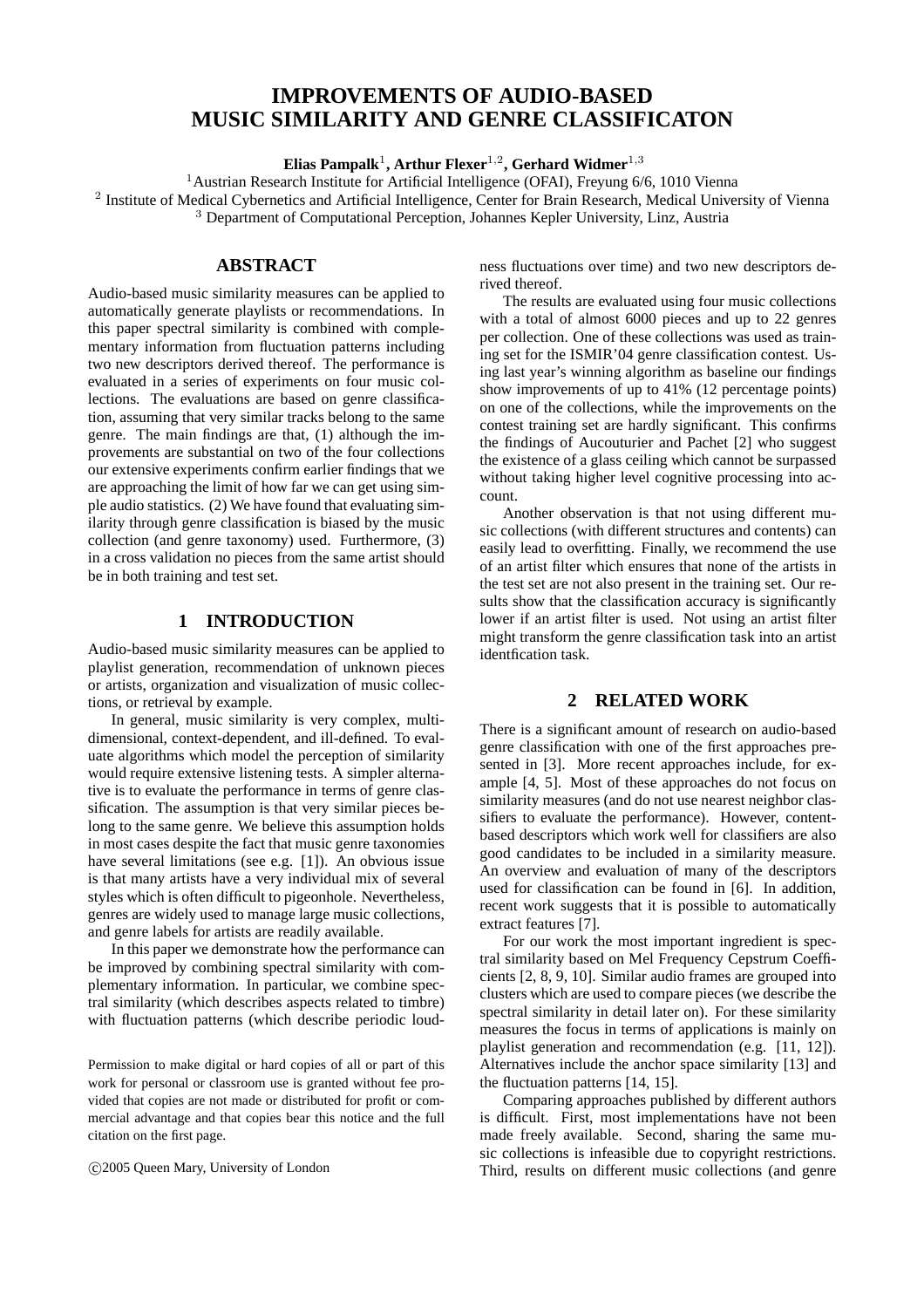taxonomies) are not comparable.

One solution has been to reimplement approaches by other authors. For example, in [16] five different approaches were implemented. However, there is no guarantee that these implementations are correct (in fact one approach was not implemented correctly in [16]).

An alternative is the collaboration of authors (e.g. [17]) or the use of creative commons music which is easily available (e.g. the Magnatune collection used for the ISMIR'04 contest). For commercially interesting (and therefor copyright protected) music a solution is a centralized evaluation system [18] as used for the ISMIR'05 evaluation exchange (MIREX).

Related work on similarity measures for music includes approaches using cultural information retrieved from the Internet such as playlists, reviews, lyrics, and web pages (e.g. [19, 20, 21, 22, 23]). These web-based approaches can complement audio-based approaches.

# **3 AUDIO-BASED MUSIC SIMILARITY**

In this section we review spectral similarity and the fluctuation patterns from which we extract two new descriptors, namely "Focus" and "Gravity". Furthermore we describe the linear combination of these.

### **3.1 Spectral Similarity**

Spectral similarity describes aspects related to timbre. However, important timbre characteristics such as the attack or decay of a sound are not modeled. Instead the audio signal is chopped into thousands of very short (e.g. 20ms) frames and their order in time is ignored. Each frame is described by Mel Frequency Cepstrum Coefficients (MFCCs). The large set of frames is summarized by a model obtained by clustering the frames. The distance between two pieces is computed by comparing their cluster models.

The first approach was presented by Foote [9] based on a global set of clusters for all pieces in the collection. This global set was obtained from a classifier.

The first localized approach was presented by Logan and Salomon [10]. For each piece an individual set of clusters is used. The distances between these are computed using the Earth Movers Distance [24]. Aucouturier and Pachet suggested using the computationally more expensive Monte Carlo sampling instead [8].

For the experiments described in this paper we use the spectral similarity implemented in the MA Toolbox [25]. We apply the findings of Aucouturier and Pachet in [2], thus we refer to it as "AP".

From the 22050Hz mono audio signals two minutes from the center are used for further analysis. The signal is chopped into frames with a length of 512 samples (about 23ms) with 50% overlap. The average energy of each frame's spectrum is subtracted. The 40 Mel frequency bands (in the range of 20Hz to 16kHz) are represented by the first 20 MFCC coefficients. For clustering we use a Gaussian Mixture Model with 30 clusters trained using expectation maximization (after k-means initialization). The cluster model similarity is computed with Monte Carlo sampling.

#### **3.2 Fluctuation Patterns**

Fluctuation Patterns (FPs) describe loudness fluctuations in frequency bands [14, 15]. They describe characteristics of the audio signal which are not described by the spectral similarity measure.

A FP is a matrix with 20 rows (frequency bands) and 60 columns (modulation frequencies, in the range of 0- 10Hz). The elements of this matrix describe the fluctuation strength. The distance between pieces is computed by interpreting the FP matrix as 1200-dimensional vector and computing the Euclidean distance.

From the FPs we extract two new descriptors. The first one, describes how distinctive the fluctuations at specific frequencies are, we call it *Focus*. The second one which we call *Gravity*, is related to the overall perceived tempo.

### *3.2.1 Focus*

The Focus (FP.F) describes the distribution of energy in the FP. In particular, FP.F is low if the energy is focused in small regions of the FP, and high if the energy is spread out over the whole FP. The FP.F is computed as mean value of all values in the FP matrix, after normalizing the FP such that the maximum value equals 1. The distance between two pieces of music is computed as the absolute difference between their FP.F values.

#### *3.2.2 Gravity*

The Gravity (FP.G) describes the center of gravity of the FP on the modulation frequency axis. Given 60 modulation frequency-bins (linearly spaced in the range from 0-10Hz) the center usually lies between the  $20<sup>th</sup>$  and the  $30<sup>th</sup>$  bin. We compute FP.G by subtracting the theoretical mean of the fluctuation model (which is around the  $31<sup>st</sup>$ band) from the center.

Low values indicate that the piece might be perceived slow. However, FP.G is not intended to model the perception of tempo. Effects such as vibrato or tremolo are also reflected in the FP. The distance between two pieces of music is computed as the absolute difference between their FP.G values.

#### **3.3 Illustrations**

Figure 1 illustrates the extracted features for five songs. All five *clusters models* have low energy in high frequencies and high energy (with a high variance) in the low frequencies. As the cluster models are a very low-level representation it is difficult to guess the actual instrumentation by looking at the figures. In the *FPs* vertical lines indicate reoccurring periodic beats. The song Spider, by Flex, which is a typical example of the genre eurodance, has the strongest vertical lines. The highest *FP.F* value (0.42) is computed for Black Jesus by Everlast (belonging to the genre alternative). The song has a strong focus on guitar chords and vocals, while the drums are hardly noticeable. Spider by Flex has the lowest FP.F value (0.16). Most of the songs energy is in the strong periodic beats. The highest *FP.G* value (-5.0) is computed for Spider by Flex. The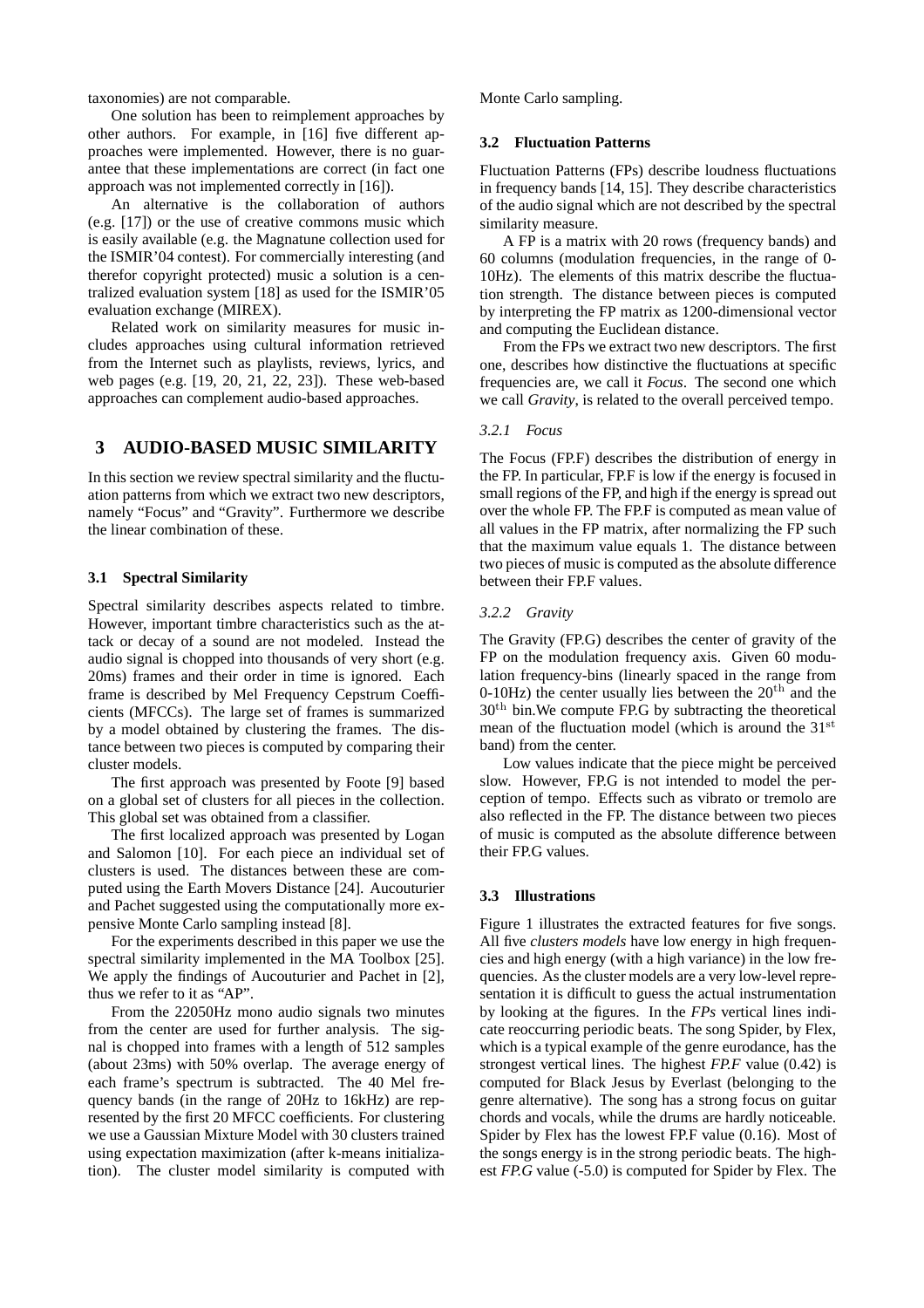

Figure 1: Visualization of the features. On the y-axis of the cluster model (CM) is the loudness (dB-SPL), on the x-axis are the Mel frequency bands. The plots show the 30 centers and their variances on top of each other. On the y-axis of the FP are the Bark frequency bands, the x-axis is the modulation frequency (in the range from 0-10Hz). The y-axis on the FP.F histogram plots are the counts, on the x-axis are the values of the FP (from 0 to 1). The mean is marked with a vertical line. The y-axis of the FP.G is the sum of values per FP column, the x-axis is the modulation frequency (from 0-10Hz). The center of gravity is marked with a vertical line.

|         |    |                       |      |               |         | Artists/Genre Tracks/Genre |      |
|---------|----|-----------------------|------|---------------|---------|----------------------------|------|
|         |    | Genres Artists Tracks |      |               | Min Max | Min                        | Max  |
| DB-S    | 16 | 63                    | 100  |               |         |                            |      |
| DB-L    | 22 | 103                   | 2522 | 3             | h       | 45                         | 259  |
| DB-MS   | 6  | 128                   | 729  | 5             | 40      | 26                         | 320  |
| $DR-MI$ | 10 | 147                   | 3248 | $\mathcal{D}$ | 40      | 22                         | 1277 |

Table 1: Statistics of the four collections.

lowest value (-6.4) is computed for Take Five by the Dave Brubeck Quartet and Surfin' USA by the Beach Boys.

Figure 2 shows the distribution of FP.F and FP.G over different genres. The *FP.F* values have a large deviation and the overlap between quite different genres is significant. Electronic has the lowest values while punk/metal has the highest. The amount of overlap is an important factor for the quality of the descriptor. As we will see later, in the optimal combination of all similarity measures, FP.F has the smallest contribution. The *FP.G* values have a smaller deviation compared to FP.F and there is less overlap between different genres. Classical and a capella have the lowest values, while electronic, metal, and punk have the highest values.

#### **3.4 Combination**

We combine the distance matrices linearly, similar to the approach used for the aligned Self-Organizing Maps (SOMs) [26]. Before combining the distances we normalize the four distances such that the standard deviation of all pairwise distances within a music collection equals 1. In contrast to the aligned-SOMs we do not rely on the user to set the optimum weights for the linear combination, instead we automatically optimize the weights for genre classification.



Figure 2: Boxplots showing the distribution of the descriptors per genre on two music collections. A description of the collections can be found in Section 4.1. The boxes have lines at the lower quartile, median, and upper quartile values. The whiskers show the extent of the rest of the data (the maximum length is 1.5 of the inter-quartile range). Data beyond the ends of the whiskers are marked with plus-signs.

| $DB-S$ | alternative, blues, classic orchestra, classic piano,<br>dance, eurodance, happy sound, hard pop, hip hop,<br>mystera, pop, punk rock, rock, rock & roll,<br>romantic dinner, talk                                                                        |
|--------|-----------------------------------------------------------------------------------------------------------------------------------------------------------------------------------------------------------------------------------------------------------|
| DB-L   | a cappella, acid jazz, blues, bossa nova, celtic,<br>death metal, DnB, downtempo, electronic,<br>euro-dance, folk-rock, German hip hop, hard core<br>rap, heavy metal/thrash, Italian, jazz, jazz guitar,<br>melodic metal, punk, reggae, trance, trance2 |
|        | DB-MS classical, electronic, jazz/blues, metal/punk,<br>pop/rock, world                                                                                                                                                                                   |
|        | DB-ML ambient, classical, electronic, jazz, metal, new age,<br>pop, punk, rock, world                                                                                                                                                                     |

Table 2: List of genres for each collection.

# **4 GENRE CLASSIFICATION**

We use a nearest neighbor classifier and leave-one-out cross validation for the evaluation. The accuracies are computed as ratio of the correctly classified compared to the total number of tracks (without normalizing the accuracies with respect to the different class probabilities).

In contrast to the ISMIR'04 genre contest we apply an artist filter which ensures that all pieces of an artist are either in the training set or test set. Otherwise the genre classification might be transformed into an artist identification task since all pieces of an artist are in the same genre (in all of the collections we use). The resulting performance is significantly worse. For example, on the ISMIR 2004 genre classification training set (using the same algorithm we submitted last year) we obtain 79% accuracy without and only 64% with artist filter. On the large in-house collection (using the same algorithm) we obtain 71% without and only 27% with filter. Therefor, in the results described below we always use an artist filter if not stated otherwise.

In the remainder of this section first the four music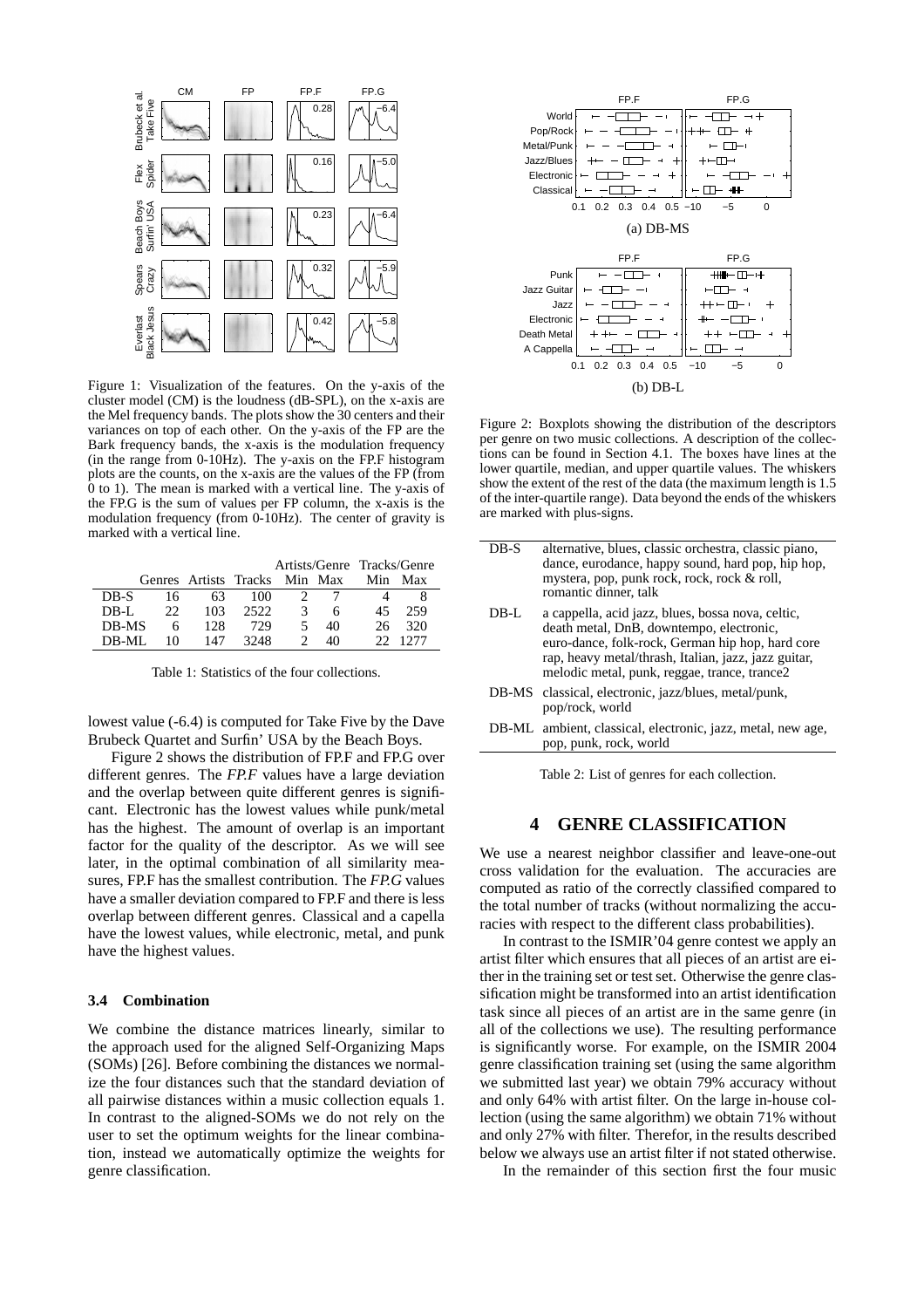collections we use are described. Second, results using only one similarity measure are presented. Third, pairwise combinations with spectral similarity (AP) are evaluated. Fourth, all four measures are combined. Finally, the performances on all collections is evaluated to avoid overfitting.

### **4.1 Data**

We use four music collections with a total of almost 6000 pieces. Details are given in Tables 1 and 2. An important characteristic is that the collections are structured differently and have different types of contents. This helps to avoid overfitting.

#### *4.1.1 In-House Small (DB-S)*

The smallest collection consists of 100 pieces. It is the same used in [25]. However, we removed all classes consisting of one artist only. The categories are not strictly genres (one of them is romantic dinner music). Furthermore, the collection also includes one non-music category, namely speech (German cabaret). This collection has a very good (i.e low) ratio of tracks per artist. However, due to its size the results need to be treated with caution.

#### *4.1.2 In-House Large (DB-L)*

The second largest collection has mainly been organized according to genre/artist/album. Thus, all pieces from an artist (and album) are assigned to the same genre, which is questionable but common practice. Only two pieces overlap between DB-L and DB-S, namely Take Five and Blue Rondo by the Dave Brubeck Quartet. The genres are user defined and inconsistent. In particular, there are two different definitions of trance. Furthermore, there are overlaps, for example, jazz and jazz guitar, heavy metal and death metal etc.

#### *4.1.3 Magnatune Small (DB-MS)*

This collection was used as training set for the ISMIR'04 genre classification contest. The music originates from Magnatune<sup>1</sup> and is licensed as creative commons. MTG<sup>2</sup> compiled the collection. Although it is a subset of DB-ML we use it to compare our results to those of the ISMIR'04 results. However, while we report 79% accuracy for our last year's submission on the training set, the accuracy on the test set was 84%. We believe this is related to the artist filter issue, as half of the pieces of each album were split between training and test set and all pieces from an artist belong to the same genre.

The genre labels are given on the Magnatune website. The collection is very unbalanced. Most pieces belong to the genre classical and a large number of pieces in world sound like classical music. Some of the original Magnatune classes were merged by MTG due to ambiguities and the small number of tracks in some of the genres.

#### *4.1.4 Magnatune Large (DB-ML)*

This is the largest set in our experiments. DB-MS is a subset of this collection. The number of artists is not much



Figure 3: Results for combining AP with one of the other measures. All values are given in percent. The values on the x-axis are the mixing coefficients. For example, the fourth column in the second row is the accuracy for combining 70% AP with 30% of FP.F.

higher than in DB-MS and the genres are equally unbalanced. The genres which were merged for the ISMIR'04 contest are separated.

### **4.2 Individual Performance**

The performances using the similarity measures individually are given in Figure 3 in the first (only spectral similarity, AP) and last columns (FP, FP.F, FP.G). AP clearly performs best, followed by FP. The performance of FP.F is extremely poor on DB-S while it is equal to FP.G on DB-L. For DB-MS without artist filter we obtain: AP 79%, FP 66%, FP.F 30%, and FP.G 43% (using each individually). Always guessing that a piece is classical gives 44% accuracy.

### **4.3 Combining Two**

The results for combining AP with one of the other measures are given in Figure 3. The main findings are that combining AP with FP or FP.G performs better than combining AP with FP.F (except for 10% FP.F and 90% AP in DB-MS). For all collections a combination can be found which improves the performance. However, the improvements on the Magnatune collection are marginal. The smooth changes of the accuracy with respect to the mixing coefficient are an indicator that the the approach is relatively robust (within each collection).

#### **4.4 Combining All**

Figure 4 shows the accuracies obtained when all similarity measures are combined. There are a total of 270 possi-

<sup>1</sup> http://www.magnatune.com

<sup>&</sup>lt;sup>2</sup>http://www.iua.upf.es/mtg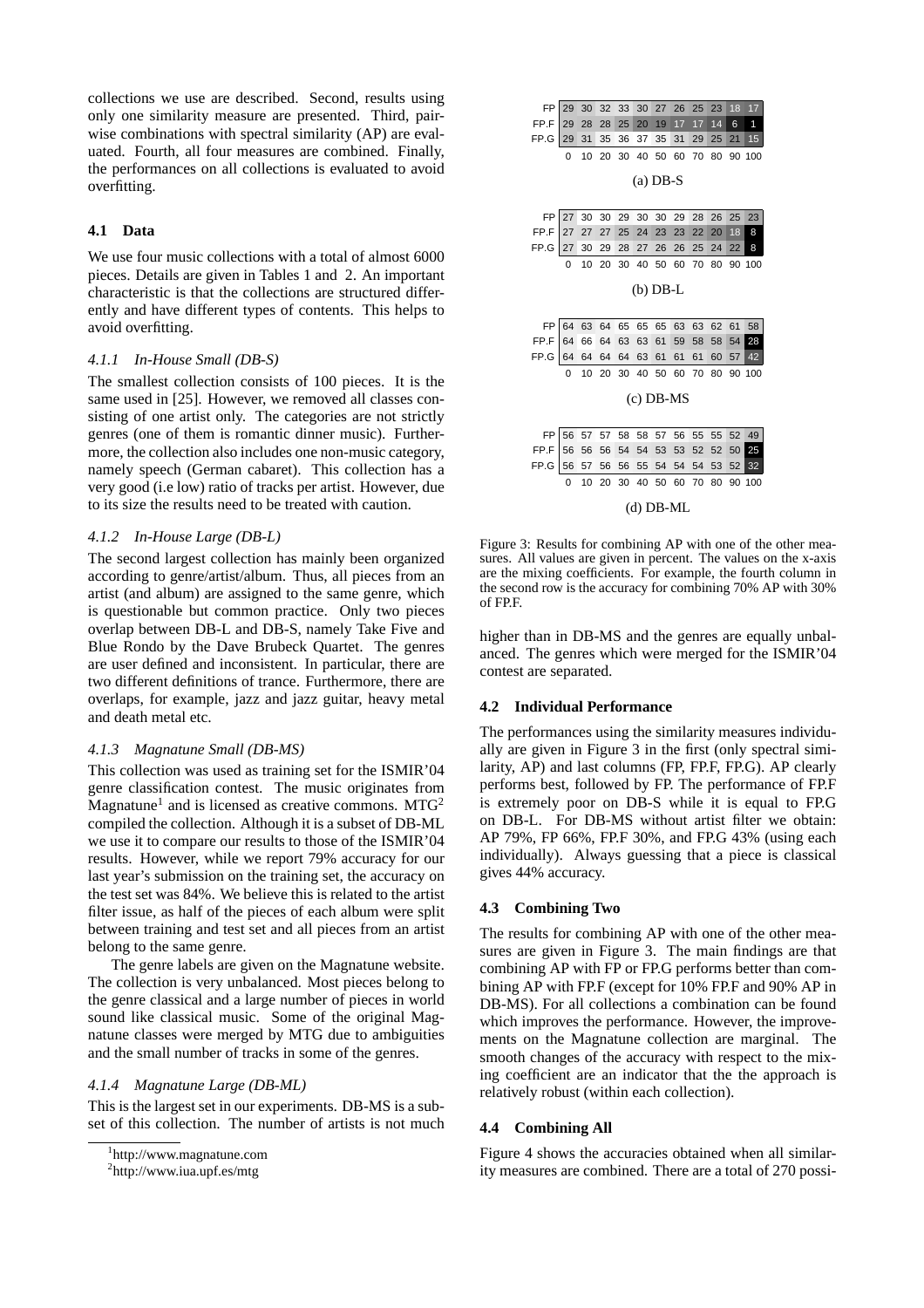

Figure 4: Results for combining all similarity measures. A total of 270 combinations are summarized in each table. All values are given in percent. The mixing coefficients for AP (the first row) are given above the table, for all other rows below. For each entry in the table of all possible combinations the highest accuracy is given. For example, the second row, third column depicts the highest accuracy obtained from all possible combinations with 10% FP. The not specified 90% can have any combination of mixing coefficients, e.g. 90% AP, or 80% AP and 10% FP.G etc.

ble combinations using a step size of 5 percent-points and limiting AP to a mixing coefficient between 100-50% and the other measures to 0-50%.

Analogously to the previous results FP.F has the weakest performance and the improvements for the Magnatune collection are hardly significant. As in Figure 3 the smooth changes of the accuracy with respect to the mixing coefficient are an indicator for the robustness of the approach (within each collection). Without the artist filter the combinations on the DB-MS reach a maximum of 81% (compared to 79% using only AP).

It is clearly noticeable that the results on the collections are quite different. For example, for DB-S using as little AP as possible (highest values around 45-50%) and a lot of FP.G (highest values around 25-40%) gives best results. On the other hand, for the DB-MS collection the best results are obtained using 90% AP and only 5% FP.G. These deviations indicate overfitting, thus we analyze the

|      | Weights |    |          |          | <b>Classification Accuracy</b> |    |                       |    |       |
|------|---------|----|----------|----------|--------------------------------|----|-----------------------|----|-------|
| Rank | AP      |    | FP FP.F  | FP.G     |                                |    | DB-S DB-L DB-MS DB-ML |    | Score |
| 1    | 65      | 15 | 5        | 15       | 38                             | 32 | 67                    | 58 | 1.14  |
| 2    | 65      | 10 | 10       | 15       | 38                             | 31 | 67                    | 57 | 1.14  |
| 3    | 70      | 10 | 5        | 15       | 38                             | 31 | 67                    | 58 | 1.14  |
| 4    | 55      | 20 | 5        | 20       | 39                             | 31 | 65                    | 57 | 1.14  |
| 5    | 60      | 15 | 10       | 15       | 38                             | 31 | 66                    | 57 | 1.14  |
| 6    | 60      | 15 | 5        | 20       | 39                             | 31 | 66                    | 57 | 1.13  |
| 7    | 75      | 10 | 5        | 10       | 37                             | 31 | 67                    | 58 | 1.13  |
| 8    | 75      | 5  | 5        | 15       | 38                             | 31 | 66                    | 58 | 1.13  |
| 9    | 65      | 10 | 5        | 20       | 38                             | 30 | 66                    | 58 | 1.13  |
| 10   | 55      | 5  | 10       | 30       | 41                             | 29 | 65                    | 56 | 1.13  |
| 248  | 100     | 0  | $\theta$ | $\theta$ | 29                             | 27 | 64                    | 56 | 1.00  |
| 270  | 50      | 0  | 50       | 0        | 19                             | 23 | 61                    | 53 | 0.85  |

Table 3: Overall performance on all collections. Columns 2-4 are the mixing coefficients in percent and columns 5-8 are the rounded accuracies in percent.

performances across collections in the next section.

#### **4.5 Overall Performance**

To study overfitting we compute the relative performance gain compared to the AP baseline (i.e. using only AP). We compute the score (which we want to maximize) as the average of these gains over the four collections. The results are given in Table 3.

The worst combination (using 50% AP and 50% FP.F) yields a score of 0.85. (That is, in average, the accuracy using this combination is 15% lower compared to the AP baseline.) There are a total of 247 combinations which perform better than the AP baseline. Almost all of the 22 combinations that fall below AP have a large contribution of FP.F. The best score is 14% above the baseline. The ranges of the top 10 ranked combinations are 55-75% AP, 5-20% FP, 5-10% FP.F, 10-30% FP.G.

Without artist filter, for DB-MS the top three ranked combinations from Table 3 have the accuracies 1: 79%, 2: 78%, 3: 79% (the AP baseline is 79%, the best possible combination yields 81%). For the DB-S collection without artist filter the AP baseline is 52% and the top three ranked combinations have the accuracies 1: 63%, 2: 61%, 3: 62% (the best possible score achieved through combination is 64%).

Figure 5 shows the score of each combination ranked by their average (on all four collections) score. In several cases a combination performs well on one collection and poor on another. This indicates that there is a large potential for overfitting. On the other hand, the performance stays above the baseline for most of the combinations and there is a common trend. Truly reliable results would require further testing on additional collections.

### **5 CONCLUSIONS**

We presented an improvement to audio-based music similarity and genre classification. We combined spectral similarity (in particular the approach presented by Aucouturier and Pachet) with three additional similarity measures based on fluctuation patterns. We presented two new descriptors and a series of experiments evaluating the combinations.